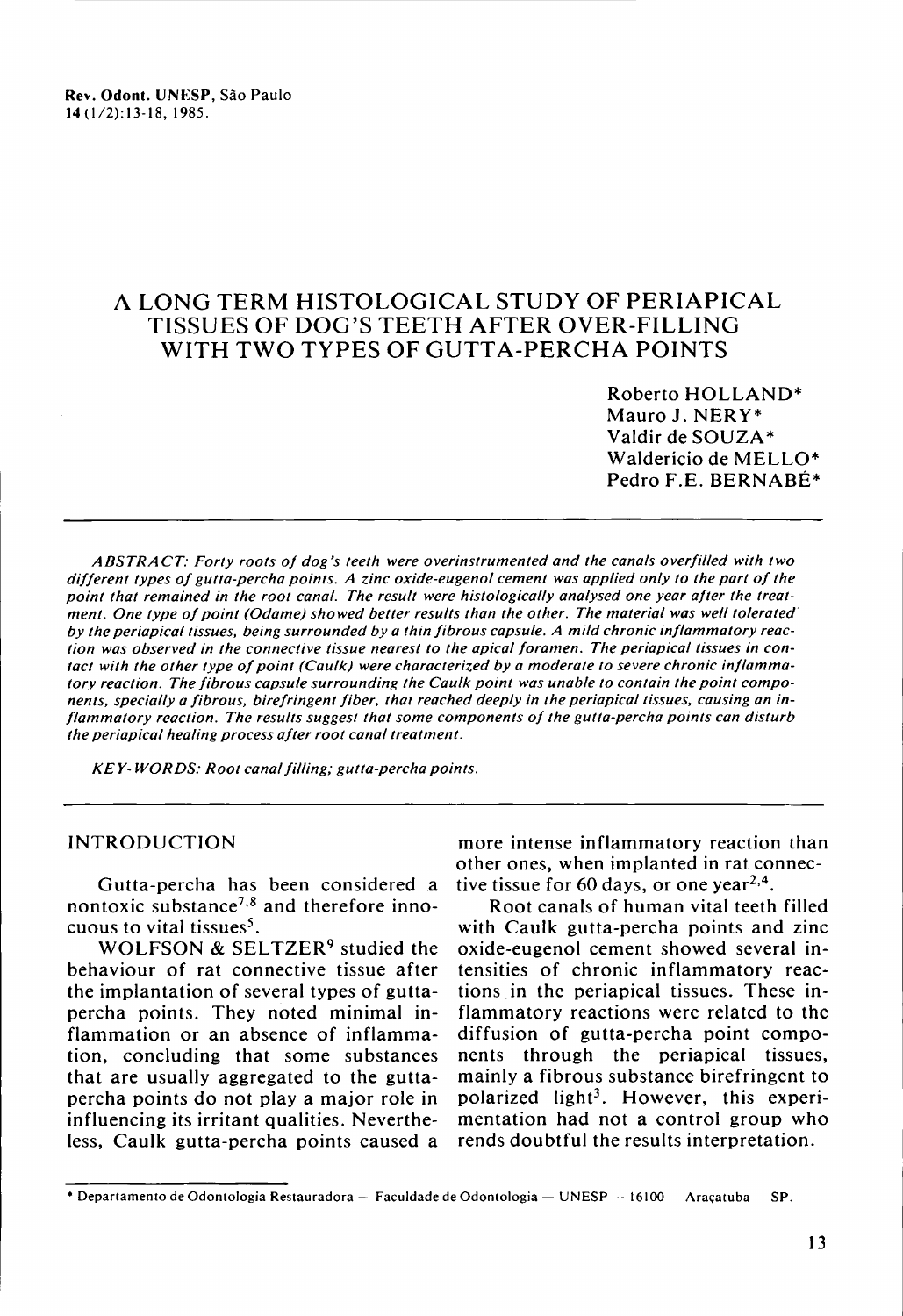The purpose of this work was to study comparatively the behaviour of the periapicai tissues of dog's teeth after root canal overfilling with two different types of gutta-percha points.

## MATERIAL AND METHODS

Forty roots of 3 adult mongrel dogs were used. Under general anesthesia, and with the rubber dam in place, the pulp chamber of each tooth was opened and the pulp extirpated. The root canals were then instrumented with reamers and files and irrigated with sterile saline solution. The apices were purposely perforated and enlarged up to a number 50 instrument. After drying the canaIs with paper points, they were overfilled aproximately 1 mm beyond the Radiographic apex. Twenty root canals were filled with Caulk guttapercha points (Dentsply S.A.) and twenty others with Odame gutta-percha points (Odontologia Americana Ltda.). A zinc oxide-eugenol cement was applied only to the part of the cone that remained within the root canal. AlI coronal openings were sealed with amalgam.

One year after the treatment the animais were sacrificed. The specimens were removed and fixed in 10 percent neutral buffered formalin solution, decalcified in formic acid-sodium citrate, and embedded in paraffin. Serial sections at 6 microns were stained with hematoxylin and eosin.

#### RESULTS

#### *Odame Gutta-Percha point*

The results were similar in alI the 20 specimens. This gutta-percha point was welI tolerated by the apical connective tissues. A thin fibrous capsule surrounded each point and a mild chronic inflammatory reaction was observed only in the connective tissue nearest to the apical foramen. Bone tissue was observed dose to the filling material and no resorption areas were noted (Figs. 1 to 5).

## *Caulk Gutta-Percha point*

The obtained results were very different from the ones observed with the Odame points. The material was surrounded by a fibrous capsule with a moderate or severe chronic inflammatory reaction. This inflammatory reaction was observed in alI connective tissues nearest the point. The sections examined showed a birefringent fibrous material and tiny black granulations dispersed through the surrounding connective tissue, that was infiltrated by Iymphocytes, plasmocytes, some foreign body celIs and a great number of macrophages (Figs. 6 to 10). The bone tissue was distant from the studied material and some areas of resorption or deposition were observed.

#### DISCUSSION

The results obtained with Caulk guttapercha points agree with the ones observed in previous papers<sup>2,4</sup>. We noted that the fibrous capsule, surrounding the Caulk gutta-percha points, is aparently unable to contain the point components. They pass through it and penetrate deeply into the periapical connective tissues, causing a moderate to severe chronic inflammatory reaction.

With Odame points a mild chronic inflammatory reaction was observed only in the connective tissue nearest to the apical foramen. It is possible that this inflammatory reaction had some relation to the zinc oxide-eugenol cement employed in the root canal filling. The irritating properties of this cement have been observed in previous works<sup>1,6</sup>. The tissue reactions observed next to the Odame points showed that even in overfilIing this material was not irritant.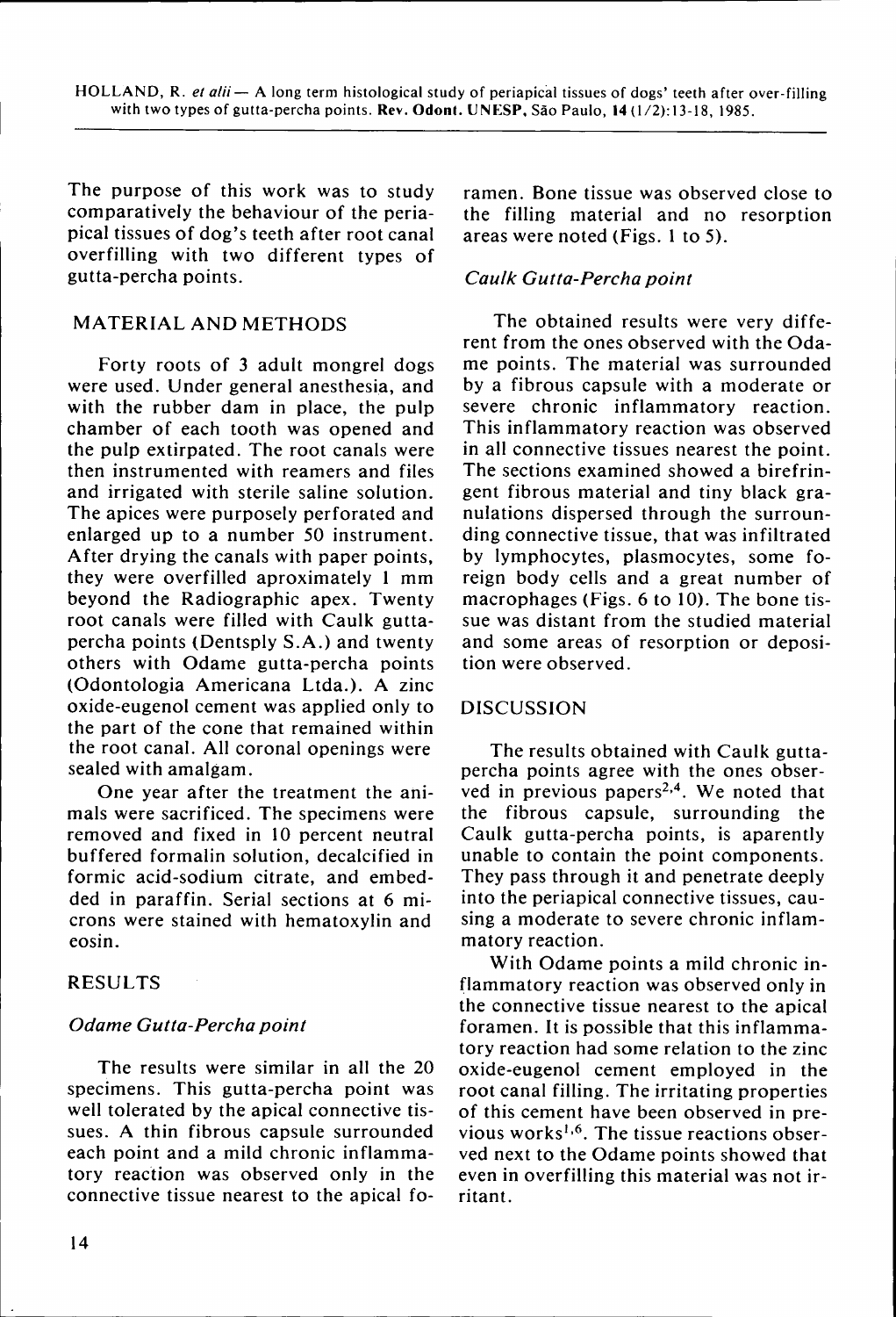HOLLAND, R. *et alii* - A long term histological study of periapical tissues of dogs' teeth after over-filling with two types of gutta-percha points. Rev. Odont. UNESP, São Paulo, 14 (1/2): 13-18, 1985.



FIG. I. Periapical tissues of dog's tooth, I year after overfilling with Odame gutta-perch point (GP). There is a mild chronic inflammatory reaction nearest the apical foramen. H .E. X 40.

- FIG. 2. Higher magnification of Fig. I, showing a mild chronic inflammatory reaction nearest the apical foramen. H.E. X 200.
- FIG. 3. Higher magnification of Fig. I. The gutta-percha point (GP) is surrounded by a thin noninflamed fibrous capsule. H .E. X 200.
- FIG. 4. Periapical tissues of dog's tooth, I year after overfilling with Odame gutta-percha point (GP). Morphological features similar to the one of Fig. I. H .E. X 40.
- FIG. 5. Higher magnification of Fig. 4. A fibrous capsule surrounds the gutta-percha point (GP). There is no inflammatory reaction. H.E. X 200.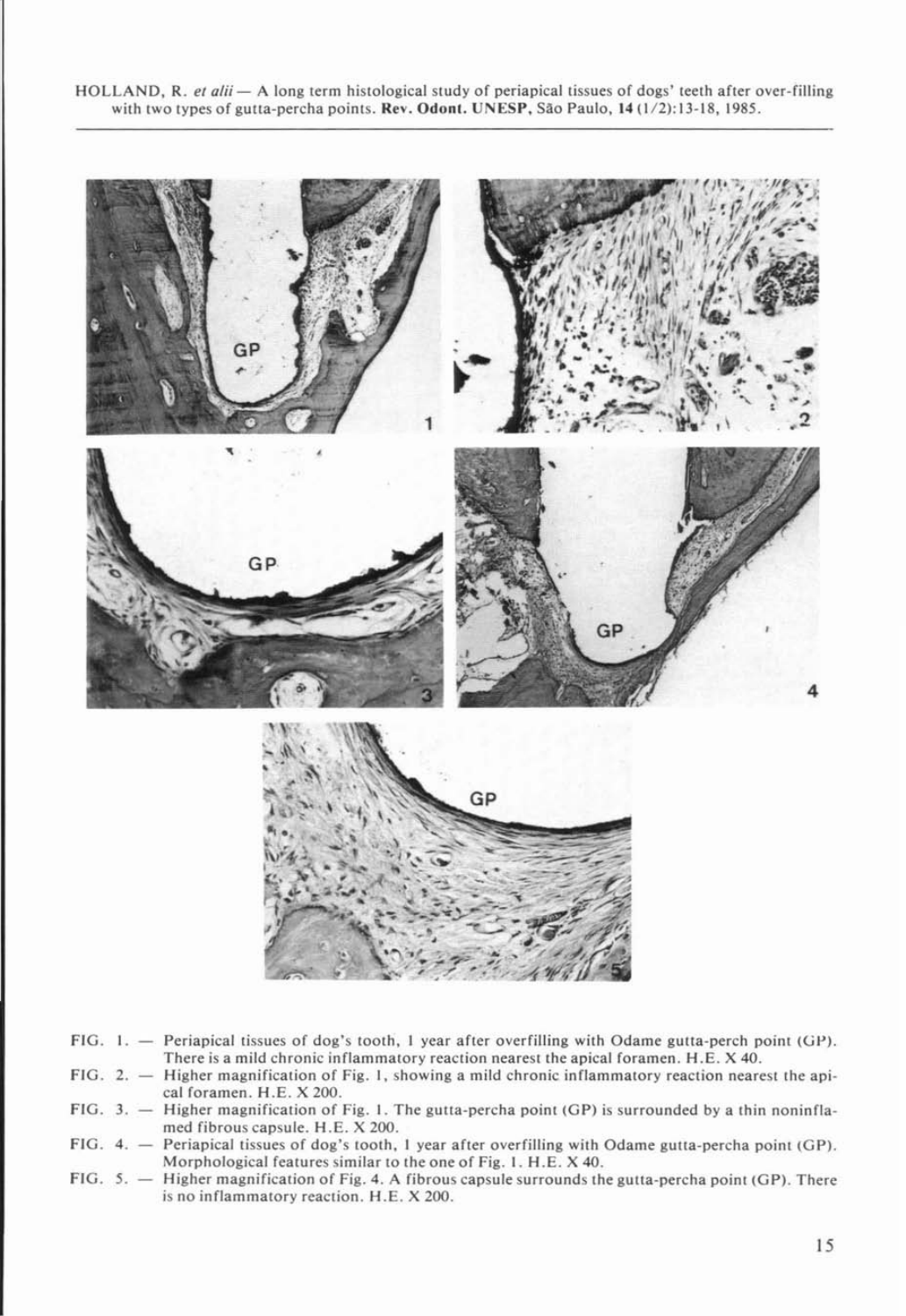HOLLAND, R. et alii - A long term histological study of periapical tissues of dogs' teeth after over-filling with two types of gutta-percha points. Rev. Odont. UNESP, São Paulo, 14 (1/2): 13-18, 1985.



- FIG. 6. Periapical tissues of dog's tooth 1 year after overfilling with Caulk gutta-percha point (GP). All the filling material is surrounded by a chronic inflammatory reaction. Some birefringent material (arrow) to polarized light is seen in the connective. H.E. X 100.
- FIG. 7. Higher magnification on Fig. 6. There are giant cells (arrow), particles of lhe filling material and a chronic inflammatory reaction. H .E., X 200.
- FIG. 8. Periapical tissues of dog's looth, I year after overfilling with Caulk gutta-percha point (GP). There are birefringent materiais (arrows) to polarized light and a chronic inflammatory reaction in the connective tissue. H.E. X 100.
- FIG. 9.  $-$  Higher magnification of Fig. 8, showing the chronic inflammatory reaction and particles of the filling material. H.E., X 200.
- FIG. 10. Periapical tissue of dog's tooth, one year after overfilling with Caulk gutta-percha point (GP). There is a chronic inflammatory reaction nearest the filling material. H.E., X 200.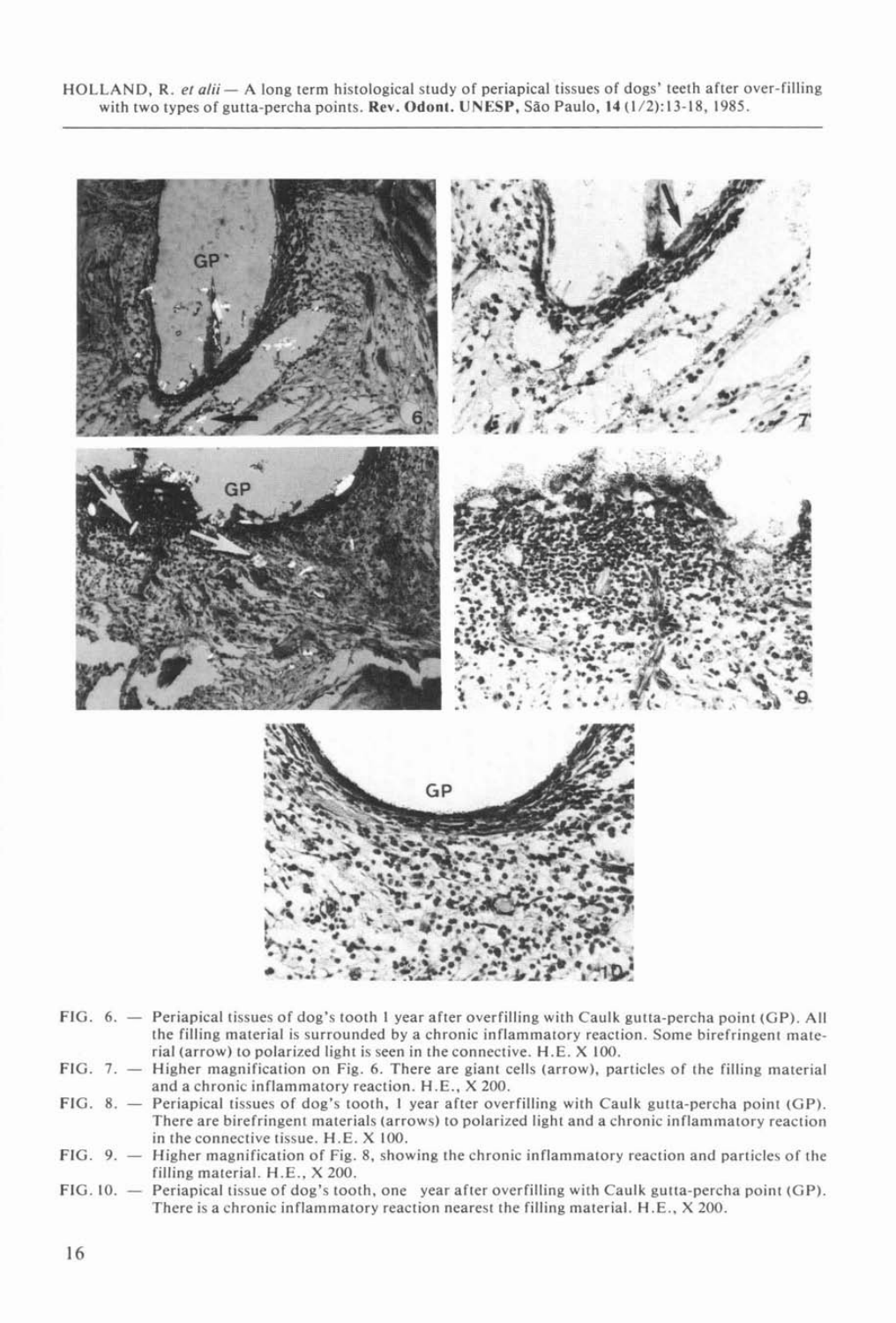HOLLAND, R. *et alii* - A long term histological study of periapical tissues of dogs' teeth afler over-filling with two types of gutta-percha points. Rev. Odont. UNESP, São Paulo, 14 (1/2):13-18, 1985.

It is evident from the results of this work that at least one gutta-percha point formulation can disturb the periapical healing by irritational qualities of some of its components. We do not know exactly what substance in the point was responsable for the observed inflammatory reactions. It is possible that the birefringent fibers, due to their generally sharp-point form, and also the positive and negative pressure to which the periapical tissues are submitted during chewing, are thrust through the fibrous capsule, carrying out with them some other components of the point. The dispersion of these point components through the tissues can be observed not only in overfilling but also in root

canal fillings at the levei of the foramen of even in underfilling cases $3$ .

#### **CONCLUSIONS**

The results obtained under the conditions of this experiment suggest the following conclusions: 1. The Odame guttapercha points were well tolerated by the periapical tissues. 2. The Caulk guttapercha points elicited a moderate to severe chronic inflammatory reactions of the periapical tissues. 3. New studies must be done in order to better select the points that do not disturb the periapical healing process.

HOLLAND, R. *et alii* - Estudo histológico, a longo prazo, dos tecidos periapicais de dentes de cães, após sobre-obturação com dois tipos de cones de guta percha. Rev. Odont. UNESP, São Paulo, 14(\12):13-18,1985.

*RESUMO: Quarenta raízes de dentes de cães foram sobre-instrumentados e* os *canais radiculares sobre-obturados com* 2 *diferentes tipos de cones de guta percha. Cimento de óxido de zinco e eugenol foi aplicado somente à parte do cone de guta percha que permaneceu dentro do canal.* Os *resultados foram histopatologicamente examinados um ano após* o *tratamento. Um dos tipos de cone de guta percha (Odame) mostrou melhores resultados que* o *outro.* O *material foi bem tolerado pelos tecidos periapicais, tendo sido envolvido por delgada cápsula fibrosa.* Os *tecidos periapicais, em contato com* o *outro tipo de cone de guta percha (Caulk), caracterizou-se por exibir um infiltrado inflamatório do tipo crôni*co *de intensidade moderada.a severa. A cápsula fibrosa que envolvia esse tipo de cone de guta percha mostrou-se incapaz de conter seus componentes, especialmente um, de aspecto fibroso e birrefringente à luz polarizada, que penetrava em profundidade no tecido conjuntivo, causando reação inflamatória do tipo crônico.* Os *resultados obtidos sugerem que em determinadas circunstâncias, alguns componentes dos cones de guta percha podem perturbar* o *processo de reparo após tratamento endodôntico.*

*UNITERMOS: Obturação de canal; cones de guta percha.*

#### REFERENCES

- 1. EURASQUIN, J. & MURAZÁBAL, M.  $-$ Root canal filling with zinc oxide-eugenol cement in the rat molar. *Oral Surg.,* 24: 547-58, 1967.
- 2. HOLLAND, R.; SOUZA, V.; NERY, M.J.; BERNABÉ, P.F.E. & MELLO, W. - Resposta tecidual à implantação de diferentes marcas de cones de guta-percha. Estudo histológico em ratos. *Rev. Fac. Odont. Araçatuba,* 4: 81 - 9, 1975.
- 3. HOLLAND, R.; SOUZA, V.; NERY, M.J.;

BERNABÉ, P.F.E.; MELLO, W. & OTOBO-NI FILHO,  $J.A. - Behavior of the human$ periapical tissue to root canal filling with Caulk gutta-percha cones. *Rev. Fac. Odont. Araçatuba*, 7:163 - 7, 1978.

4. HOLLAND, R.; SOUZA, V.; NERY, M.J.; MELLO.W.; BERNABÉ, P.F.E. & OTOBO- $NI$  FILHO,  $J.A. -$  Reaction of rat connective tissue to gutta-percha and silver points. A long term histological study. Aust. dent. J, 27: 224 -6,1982.